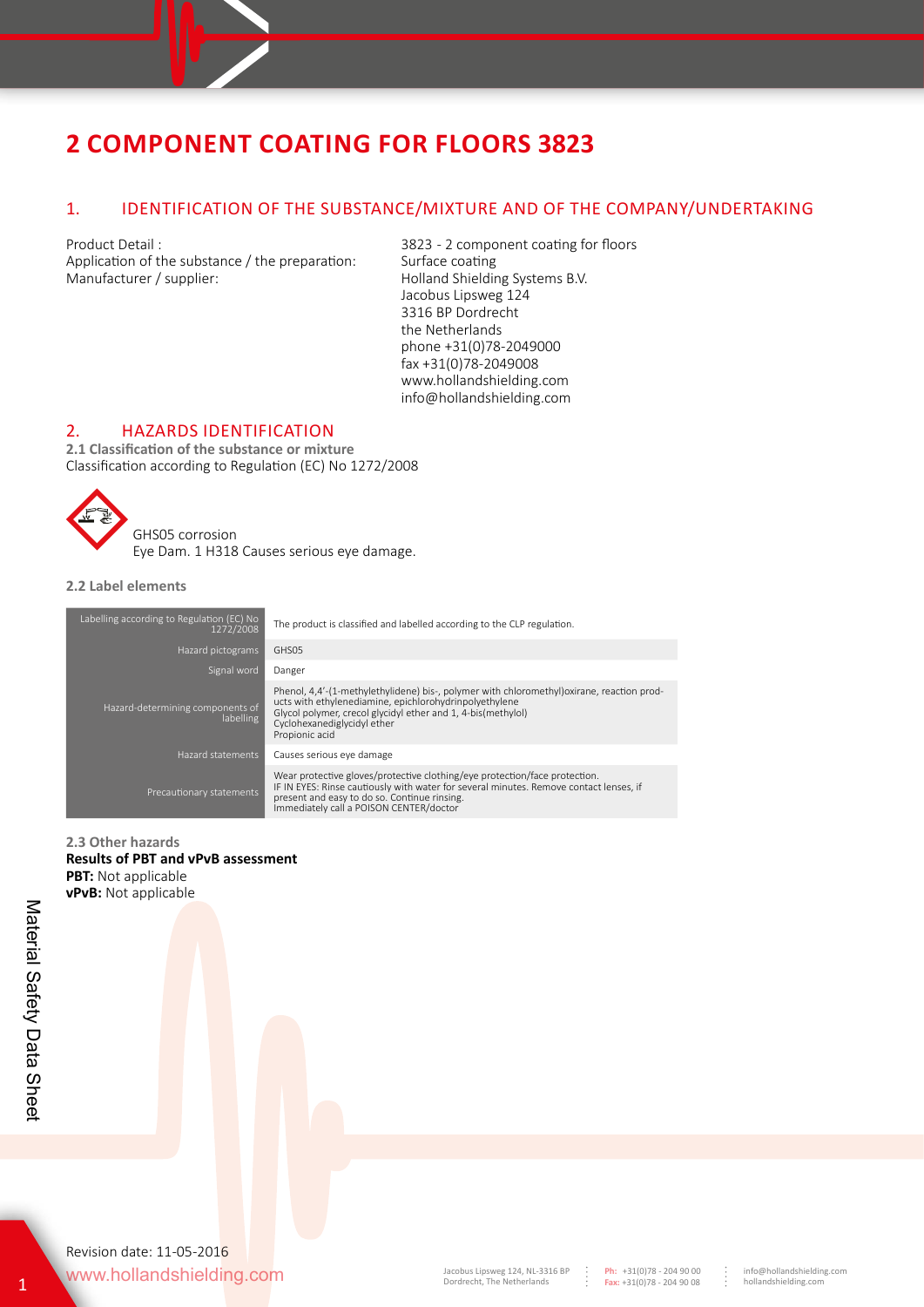# 3. COMPOSITION/INFORMATION ON INGREDIENTS

**3.2 Chemical characterization: Mixtures**

**Description:** Mixture of Substances listed below with nonhazardous additions.

## **Dangerous components:**

|                                     | Phenol, 4,4'-(1-methylethylidene) bis-, polymer with chloromethyl) oxirane, reaction<br>products with ethylenediamine, epichlorohydrinpolyethylene Glycol polymer, cresol<br>glycidyl ether and 1,4-bis(methylol) Cyclohexanediglycidyl ether<br>$\leftrightarrow$ Eye Dam. 1, H318 | 25-50%       |
|-------------------------------------|-------------------------------------------------------------------------------------------------------------------------------------------------------------------------------------------------------------------------------------------------------------------------------------|--------------|
| CAS: 39443-66-8                     | Diglycidylether of polyethyleneglycol<br>Skin Irrit. 2, H315; Eye Irrit. 2, H319                                                                                                                                                                                                    | 2.5-10%      |
| CAS: 14228-73-0                     | Cyclohexanedimethanol diglycidlyether<br>Skin Irrit. 2, H315; Eye Irrit. 2, H319; Skin sens. 1, H317; Aquatic chronic 3, H412                                                                                                                                                       | 2.5-10%      |
| $CAS: 79-09-4$<br>EINECS: 201-176-3 | Propionic acid<br>Flam. Liq. 3, H226;<br>Skin Corr. 1B H314; Eye Dam. 1, H318;<br>STOT SE 3, H335                                                                                                                                                                                   | 2.5-10%      |
|                                     | Alkoxylated alcohol<br>Aquatic chronic 3, H412                                                                                                                                                                                                                                      | $\leq 2.5\%$ |
| CAS: 112-34-5<br>EINECS: 203-961-6  | 2-(2-butoxyethoxy) ethanol<br>$\left\langle \right\rangle$ Eye Irrit. 2, H319                                                                                                                                                                                                       | $\leq 2.5\%$ |

**Additional information:** For the wording of the listed risk phrases refer to section 16.

## 4. FIRST AID MEASURES

## **4.1 Description of first aid measures**

| General information | Immediately remove any clothing soiled by the product.                                                                                                                                                     |
|---------------------|------------------------------------------------------------------------------------------------------------------------------------------------------------------------------------------------------------|
| After Inhalation    | Supply fresh air; consult doctor in case of complaints.<br>In case of unconsciousness place patient stably in side position for transportation.<br>Supply fresh air; consult doctor in case of complaints. |
| After skin contact  | Immediately wash with water and soap and rinse thoroughly.<br>Remove contaminated clothing.                                                                                                                |
| After eye contact   | Rinse opened eye for several minutes under running water. Then consult doctor.                                                                                                                             |
| After swallowing    | Do not induce vomiting; call for medical help immediately and show safety datasheet or<br>label.                                                                                                           |

**4.2 Most important symptoms and effects, both acute and delayed**  No further relevant information available.

**4.3 Indication of any immediate medical attention and special treatment needed**  Treat symptomatically.

## 5. FIRE-FIGHTING MEASURES

**5.1 Extinguishing media**

**Suitable extinguishing agents:** CO2, powder or water spray. Fight larger fires with water spray or alcohol resistant foam.

**5.2 Special hazards arising from the substance or mixture**  No further relevant information available.

**5.3 Advice for firefighters** Protective equipment: Put on breathing apparatus

## 6. ACCIDENTAL RELEASE MEASURES

**6.1 Personal precautions, protective equipment and emergency procedures**  Wear protective equipment. Keep unprotected persons away.

**6.2 Environmental precautions** Dilute with plenty of water Do not allow to enter sewers/ surface or ground water.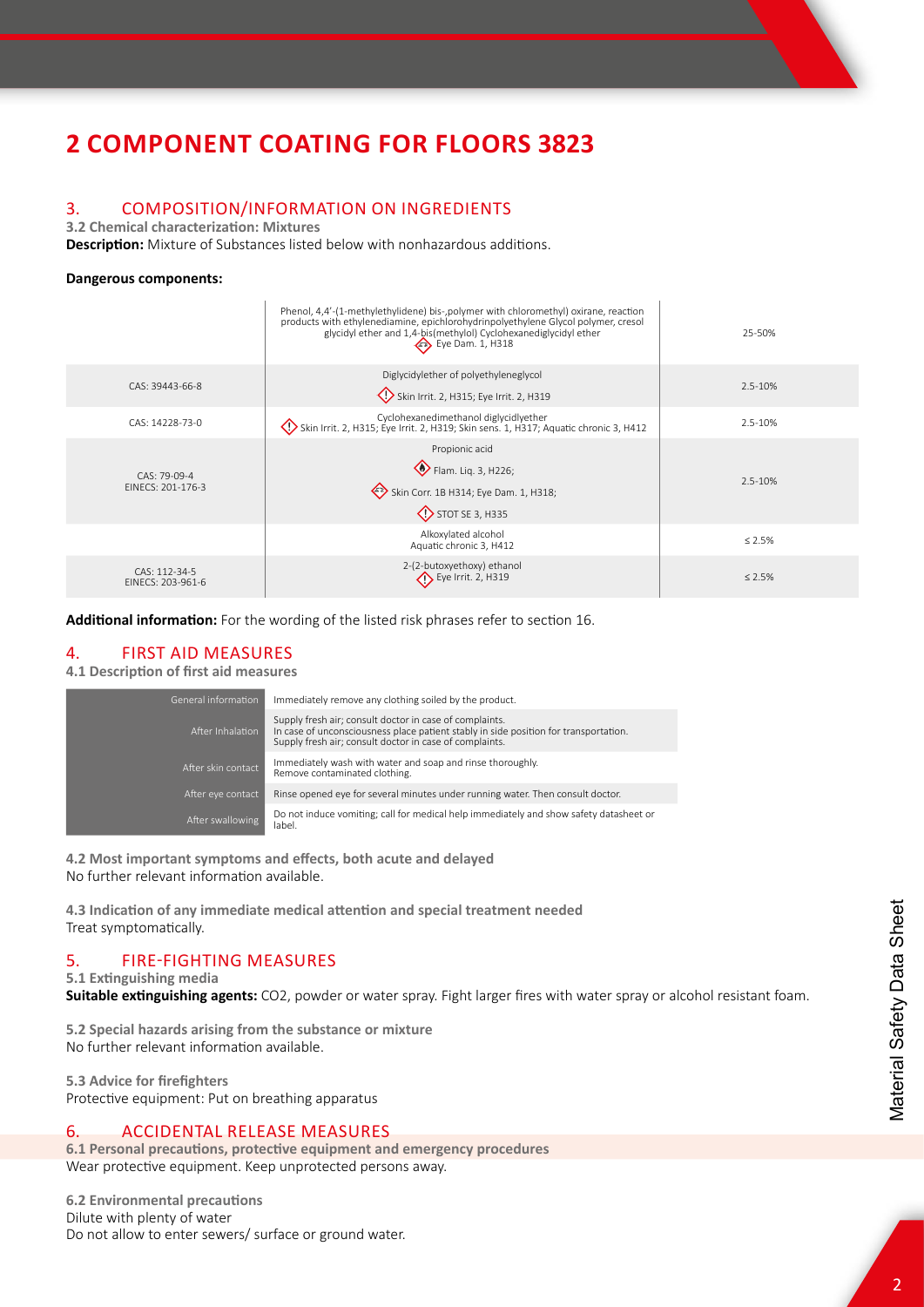**6.3 Methods and material for containment and cleaning up** Absorb with liquid-binding material (sand, diatomite, acid binders, universal binders, sawdust). Use neutralising agent Dispose contaminated material as waste according to item 13.

**6.4 Reference to other sections**  See section 7 for information on safe handling. See section 8 for information on personal protection equipment. See section 13 for disposal information.

## 7. HANDLING AND STORAGE

**7.1 Precautions for safe handling** Keep receptacles tightly sealed. Hygiene measures: Wash hands before breaks and at the end of your workday. Use protective skin cream before handling the product. **Information about fire-and explosion protection:**  No special requirements.

**7.2 Conditions for safe storage including any incompatibilities**

### **Storage Requirements to be met by storerooms and receptacles:** No special requirements. **Information about storage in one common storage facility:** Not required.

## **Further information about storage conditions**

Keep receptacle tightly sealed and in a well-ventilated place. Keep away from heat.

**7.3 Specific end use(s)**  No further relevant information available.

# 8. EXPOSURE CONTROLS/PERSONAL PROTECTION

**Additional information about design of technical facilities:** No further data; see item 7.

**8.1 Control parameters**

| Ingredients with limit values that require monitoring at the workplace |                                                                                                     |                                                               |
|------------------------------------------------------------------------|-----------------------------------------------------------------------------------------------------|---------------------------------------------------------------|
|                                                                        | 79-09-4 propionic acid                                                                              |                                                               |
| WEL                                                                    | Short-term value: 46 mg/m <sup>3</sup> , 15 ppm Long-term value: 31 mg/m <sup>3</sup> , 10 ppm      |                                                               |
|                                                                        | 112-34-5 2-(2-butoxyethoxy) ethanol                                                                 |                                                               |
| WEL                                                                    | Short-term value: 101.2 mg/m <sup>3</sup> , 15 ppm Long-term value: 67.5 mg/m <sup>3</sup> , 10 ppm |                                                               |
|                                                                        |                                                                                                     |                                                               |
|                                                                        | <b>DNELS</b>                                                                                        |                                                               |
|                                                                        | 112-34-5 2-(2-butoxyethoxy)ethanol                                                                  |                                                               |
| Oral                                                                   | DNEL                                                                                                | $1.25$ mg/day (con)                                           |
| Dermal                                                                 | <b>DNEL</b>                                                                                         | 10 mg/day (con)<br>20 mg/day (con)                            |
|                                                                        |                                                                                                     |                                                               |
| Inhalative                                                             | DNEL                                                                                                | 34 mg/m <sup>3</sup> (con)<br>$67.5$ mg/mg <sup>3</sup> (con) |

**Additional information:** The lists valid during the making were used as basis.

**8.2 Exposure controls Personal protective equipment General protective and hygiene measures:**

Keep away from foodstuffs, beverages and feed. Immediately remove all soiled and contaminated clothing. Wash hands before breaks and at the end of work. Avoid contact with the eyes and skin.

## **Respiratory protection**

# WWW.hollandshielding.com Jacobus Lipsweg 124, NL-3316 BP

**Ph:** +31(0)78 - 204 90 00 **Fax:** +31(0)78 - 204 90 08

٠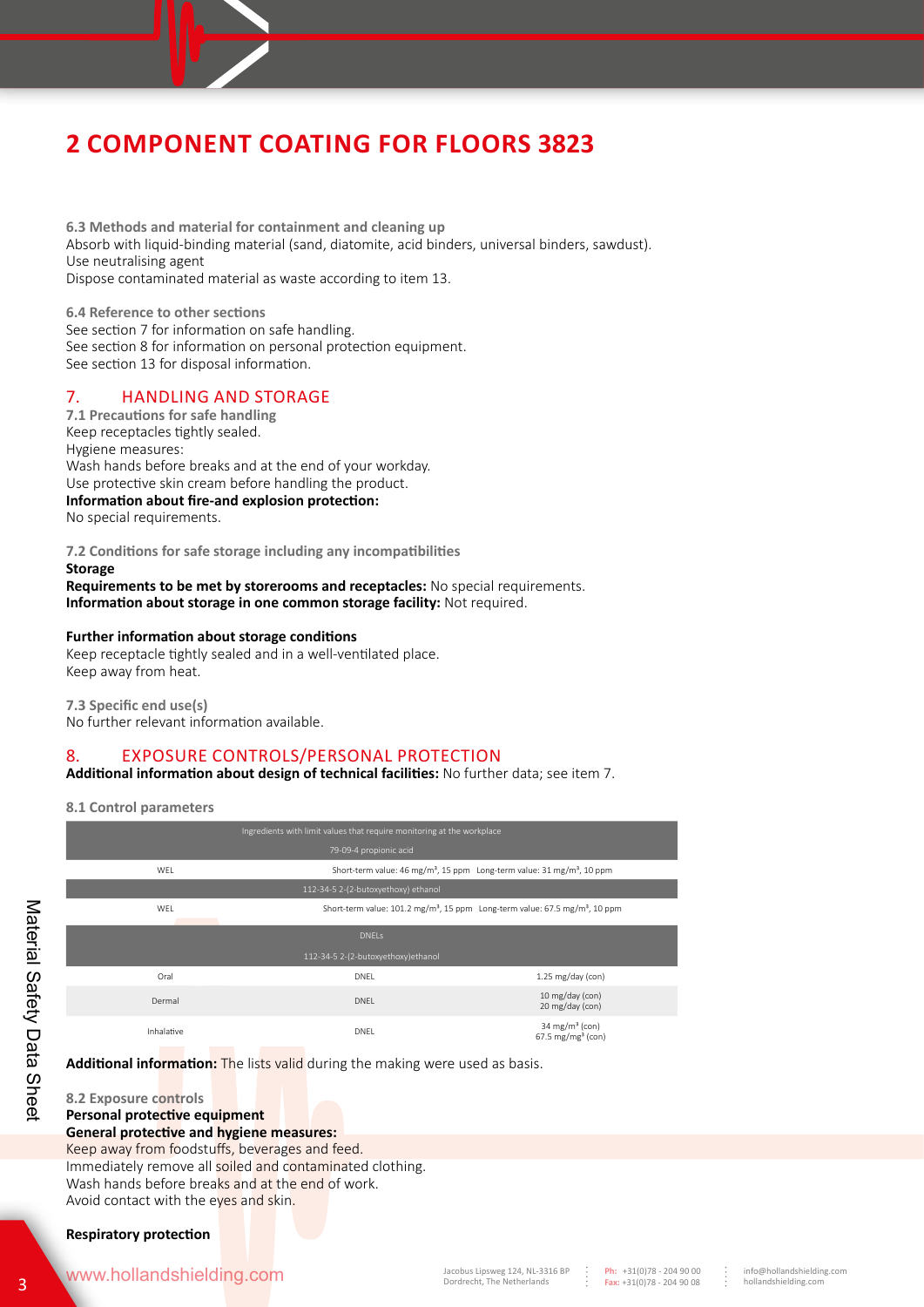If spraying this product, an ABEK respirator to EN141 and EN405 is normally sufficient. If in doubt, consult a respirator manufacturer and show this datasheet.

| General protective and hygiene measures | Keep away from foodstuffs, beverages and feed.<br>Immediately remove all soiled and contaminated clothing.<br>Wash hands before breaks and at the end of work.<br>Avoid contact with the eyes and skin.                                                                                                                                                         |
|-----------------------------------------|-----------------------------------------------------------------------------------------------------------------------------------------------------------------------------------------------------------------------------------------------------------------------------------------------------------------------------------------------------------------|
| Respiratory protection                  | If spraying this product, an ABEK respirator to EN141 and EN405 is normally sufficient. If in<br>doubt, consult a respirator manufacturer and show this datasheet.                                                                                                                                                                                              |
| Protection of hands                     | Protective gloves<br>The glove material has to be impermeable and resistant to the product/ the<br>substance/ the preparation.<br>Selection of the glove material on consideration of the penetration times,<br>rates of diffusion and the degradation.                                                                                                         |
| Material of gloves                      | The selection of the suitable gloves does not only depend on the material, but also on<br>further marks of quality and varies from manufacturer to manufacturer. As the product is a<br>preparation of several substances, the resistance of the glove material can not be calculat-<br>ed in advance and has therefore to be checked prior to the application. |
| Penetration time of the glove material  | The exact break through time has to be found out by the manufacturer of the protective<br>gloves and has to be observed.                                                                                                                                                                                                                                        |
| Eye protection                          | Tightly sealed goggles.                                                                                                                                                                                                                                                                                                                                         |

# 9. PHYSICAL AND CHEMICAL PROPERTIES

## **chemical properties**

| General information                     |                                               |
|-----------------------------------------|-----------------------------------------------|
| Form                                    | Liquid                                        |
| Colour                                  | According to product specification            |
| Odour                                   | Characteristic                                |
| Odour threshold                         | Not determined.                               |
| pH Value                                |                                               |
| Change in condition                     |                                               |
| Melting point/Melting range             | Undetermined                                  |
| Boiling point/Boiling range             | $100^{\circ}$ C                               |
| Flash point                             | Not applicable.                               |
| Flammability (solid, gaseous)           | Not applicable.                               |
| Ignition temperature                    |                                               |
| Decomposition temperature               | Not determined.                               |
| Self-igniting                           | Product is not self-igniting.                 |
| Danger of explosion                     | Product does not present an explosion hazard. |
| <b>Explosion limits</b>                 |                                               |
| Lower                                   | Not determined.                               |
| Upper                                   | Not determined.                               |
| Vapour pressure at 20°C                 | 23 Pa                                         |
| Density at 20°C                         | $1.04$ g/cm <sup>3</sup>                      |
| Relative density                        | Not determined.                               |
| Vapour density                          | Not determined.                               |
| Evaporation rate                        | Not determined.                               |
| Solubility in/ Miscibility with water   | Fully miscible.                               |
| Partition coefficient (n-octanol/water) | Not determined.                               |
| Viscosity                               |                                               |
| Dynamic at 20°C                         | 200 mPas                                      |
| Kinematic                               | Not determined.                               |
| Solvent content                         |                                               |
| Organic solvents                        | 2.2%                                          |
| Water                                   | 38.7%                                         |
| Solids content                          | 31.3%                                         |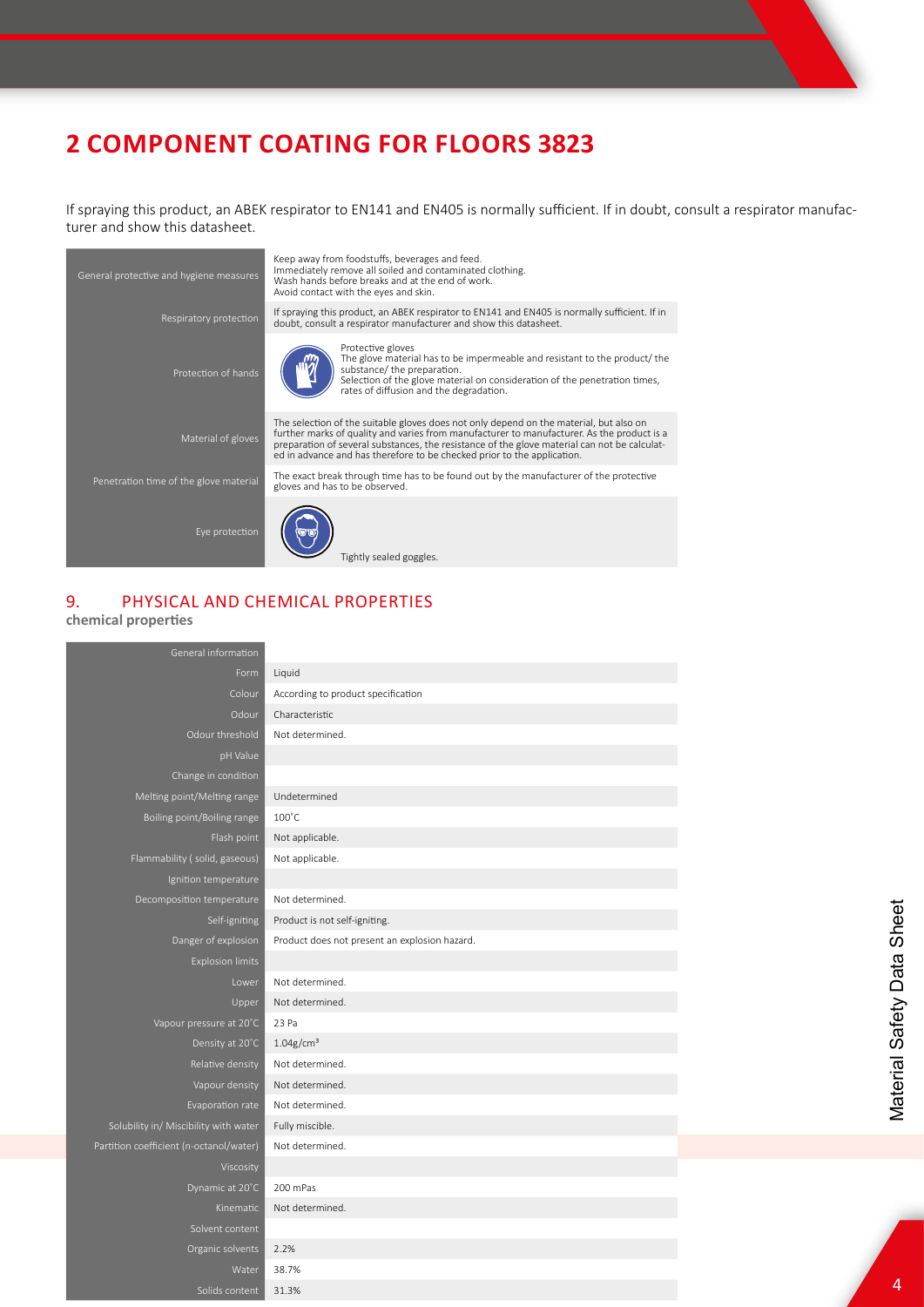

**9.2 other information** No further relevant information available.

## 10. STABILITY AND REACTIVITY

**10.1 Reactivity**  No further relevant information available.

## **10.2 Chemical stability Thermal decomposition/ conditions to be avoided:** No decomposition if used according to specifications.

**10.3 Possibility of hazardous reactions** No dangerous reactions known.

**10.4 Conditions to avoid**  No further relevant information available.

**10.5 Incompatible materials**  No further relevant information available.

**10.6 Hazardous decomposition products** No dangerous decomposition products when stored and handled correctly.

# 11. TOXICOLOGICAL INFORMATION

## **11.1 Information of toxicological effects**

**Acute toxicity** Based on available data, the classification criteria are not met.

|        | LD/LC50 values relevant for classification: |                  |
|--------|---------------------------------------------|------------------|
|        | 112-34-5 2-(butoxyethoxy)ethanol            |                  |
| Oral   | LD50                                        | >2000mg/kg (rat) |
| Dermal | LD50                                        | >2000mg/kg (rat) |

## **Primary irritant effect:**

### **Skin corrosion/irritation**

Based on available data, the classification criteria are not met.

## **Serious eye damage/ irritation**

Causes serious eye damage.

## **Respiratory or skin sensitisation**

Based on available data the classification criteria are not met.

## **CMR effects (carcinogenity, mutagenecity and toxicity for reproduction)**

**Germ cell mutagenecity** Based on available data, the classification criteria are not met. **Carcinogenecity** Based on available data, the classification criteria are not met. **Reproductive toxicity** Based on available data, the classification criteria are not. **STOT-single exposure** Based on available data, the classification criteria are not met. **STOT-repeated exposure** Based on available data, the classification criteria are not met. **Aspiration hazard** Based on available data, the classification criteria are not met.

# 12. ECOLOGICAL INFORMATION

**12.1 Toxicity** Aquatic toxicity: No further relevant information available.

**12.2 Persistence and degradability**  No further relevant information available.

**12.3 Bioaccumulative potential**  No further relevant information available.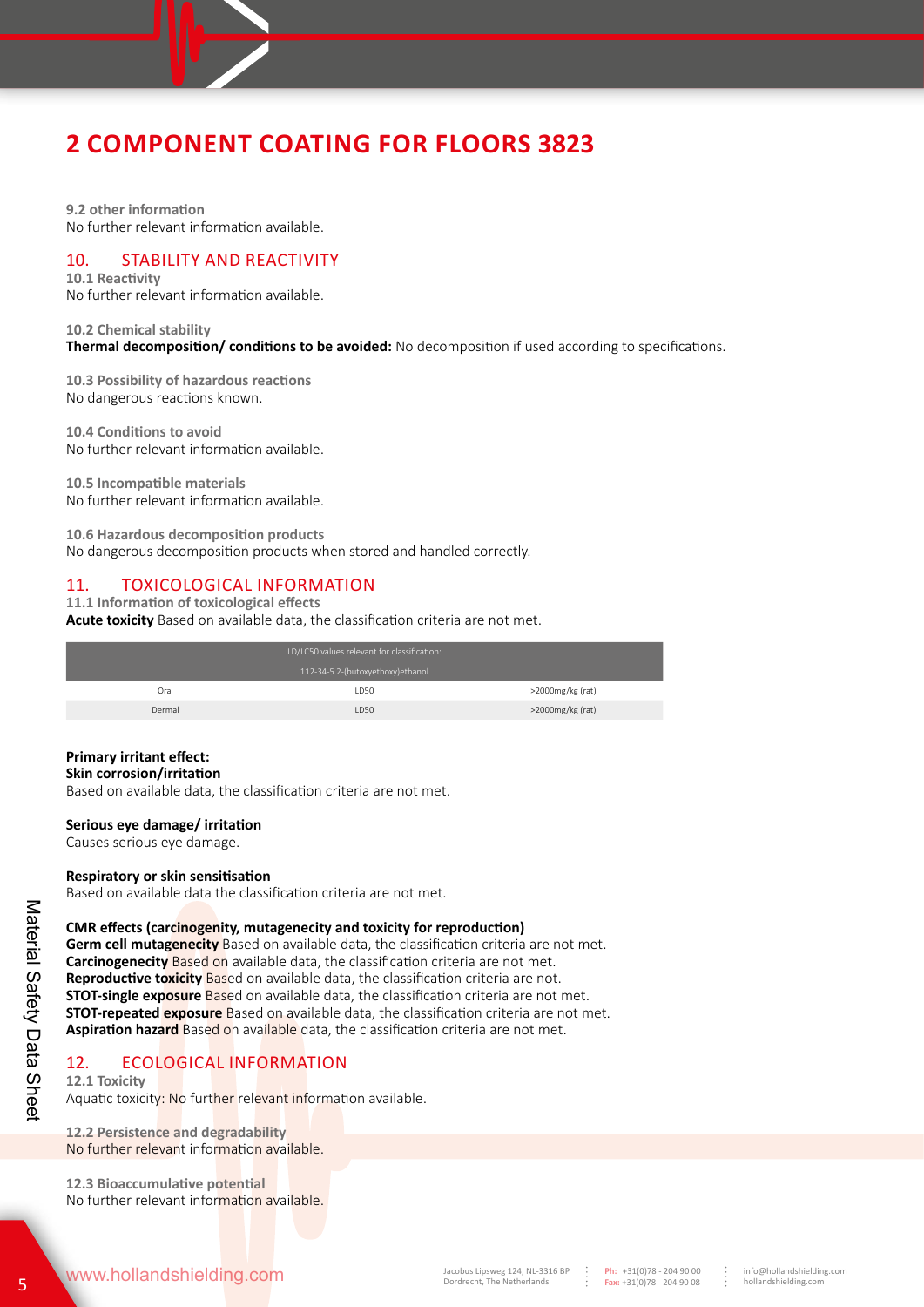**12.4 Mobility in soil No further relevant information available. Additional ecological information:**

### **General notes:**

Water hazard class 1 (German Regulations) (Self-assessment): slightly hazardous for water Do not allow undiluted product or large quantities of it to reach ground water, water course or sewage system. Must not reach sewage water or drainage ditch undiluted or unneutralized.

**12.5 Results of PBT and vPvB assessment PBT:** Not applicable. **vPvB:** Not applicable.

**12.6 other adverse effects**  No further relevant information available.

## 13. DISPOSAL CONSIDERATIONS

#### **13.1 Waste treatment methods Recommendation**

Must not be disposed together with household garbage. Do not allow product to reach sewage system.

### **Uncleaned packaging**

**Recommendation:** Disposal must be made according to official regulations. **Recommended cleansing agents:** Water, if necessary together with cleansing agents

## 14. TRANSPORT INFORMATION

| 14.1 UN-Number<br>ADR, ADN, IMDG, IATA                                  | Void                                                                    |
|-------------------------------------------------------------------------|-------------------------------------------------------------------------|
| 14.2 UN proper shipping name<br>ADR, ADN, IMDG, IATA                    | Void                                                                    |
| 14.3 Transport hazard class(es)<br>ADR, ADN, IMDG, IATA<br><b>Class</b> | Void                                                                    |
| 14.4 Packing group<br>ADR, IMDG, IATA                                   | Void                                                                    |
| <b>14.5 Environmental hazards:</b><br>Not applicable                    |                                                                         |
| 14.6 Special precautions for user<br>Not applicable                     |                                                                         |
|                                                                         | 14.7 Transport in bulk according to Annex II of Marpol and the IBC code |
| Not applicable<br>UN "Model Regulation"                                 | Void                                                                    |
| <b>REGULATORY INFORMATION</b><br>15.                                    |                                                                         |

**15.1 Safety, health and environmental regulations/legislation specific for the substance or mixture**

### **Directive 2012/18/EU**

| <b>Named dangerous substances – ANNEX I</b> None of the ingredients is listed.<br><b>National regulations:</b> |            |                               |
|----------------------------------------------------------------------------------------------------------------|------------|-------------------------------|
|                                                                                                                |            | Technical instructions (air): |
| class                                                                                                          | Share in % |                               |
| Wasser                                                                                                         | 38.7       |                               |
| ΝK                                                                                                             | つつ         |                               |

**Waterhazard class:** Water hazard class 1 (Self-assessment): hazardous for water.